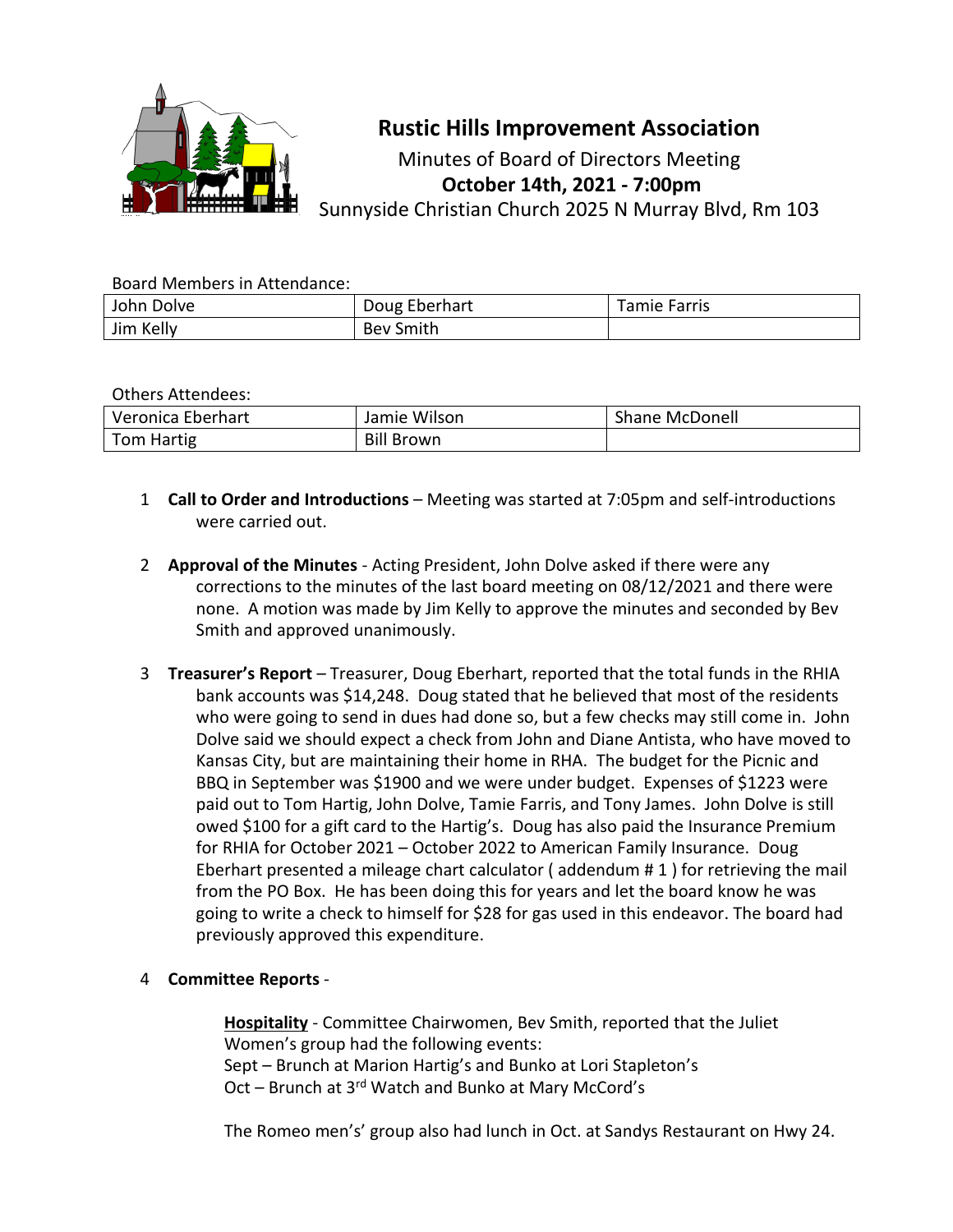The following homes have been sold and we need more information on the new owners:

5109 Brady Rd – new owner unknown

1912 Payton Circe – Linda Cash. She will not move in for several months due to extensive remodel

4903 Rocking R Rd – New owner unknown

1918 Payton Cir – Aaron and Katie Sherbondy

Bev Smith asked for an email to be sent out requesting residents to notify the board if a house in the neighborhood goes up for sale or is sold and suggested we list new move owners in our newsletter.

**Rustic Hills Trash Coalition** – Jamie Wilson estimated that the balance in the checking and savings account was \$1000 and \$12,000 respectively. Complaints about the trash service were heavy in the last 12 weeks due to labor shortages and the purchase and integration of a smaller company by Waste Connections. Janice McLean handled the complaints and did a great job communicating to with Waste Connections and solving the problems. The complaints have tapered off. Jamie used personal funds to pay for the Port-a-Potty (\$130) and contribute to the band (\$100) at the Picnic. She reimbursed herself for \$230 from the RHTC account

**Bridle Paths –** John Dolve reported that David Pechacek of 2014 Broken Cir Rd. had a dispute with his neighbor at 4915 Brady Rd. The properties are adjacent and David was mowing the easement behind the homes was asked to stay off the neighboring property. The two have settled the dispute on their own. Veronica Eberhart has agreed to communicate with an attorney inquiring about the verbiage to use in a letter to residents who have blocked their bridle paths in violation of the RHIA covenants. It was decided that the letter would have to be sent to all residents who have blocked paths regardless of when the paths were closed off. Some have been blocked for many years. A letter had been sent from the board in 2019 reminding the residents of the requirement and asking for the bridle paths to be opened.

**Architectural and Protective Covenants** – Committee chairman Jim Kelly reported that Eliazar Rodriquez, of 1917 Payton Cir., was building a new home and had submitted plans for the home to have a 4-car attached garage with 4 separate garage doors and also an outbuilding with 3 more garage doors. The number exceeds what is allowed by our covenants. The architectural committee and 3 neighbors sent a letter to the city opposing a variance be given for reason of esthetics as well as the covenant issue. It was suggested that the 4 separate doors on the attached garage be changed to two double doors to solve both problems. Mr Rodriquez had also applied for a variance to increase the height of the outbuilding.

Jim Kelly also reported that the owner of 4405 Constitution had erected 3 rows of concrete block pillars at the back of his property along Brady Rd. The property owner, Mr. Serrano, had not submitted plans or obtained a permit from the city and claimed the structure was to be a fence with an awning. The city was contacted, and the building department issued a cease and desist order and the pillars have been taken down. There is a website with the city where people can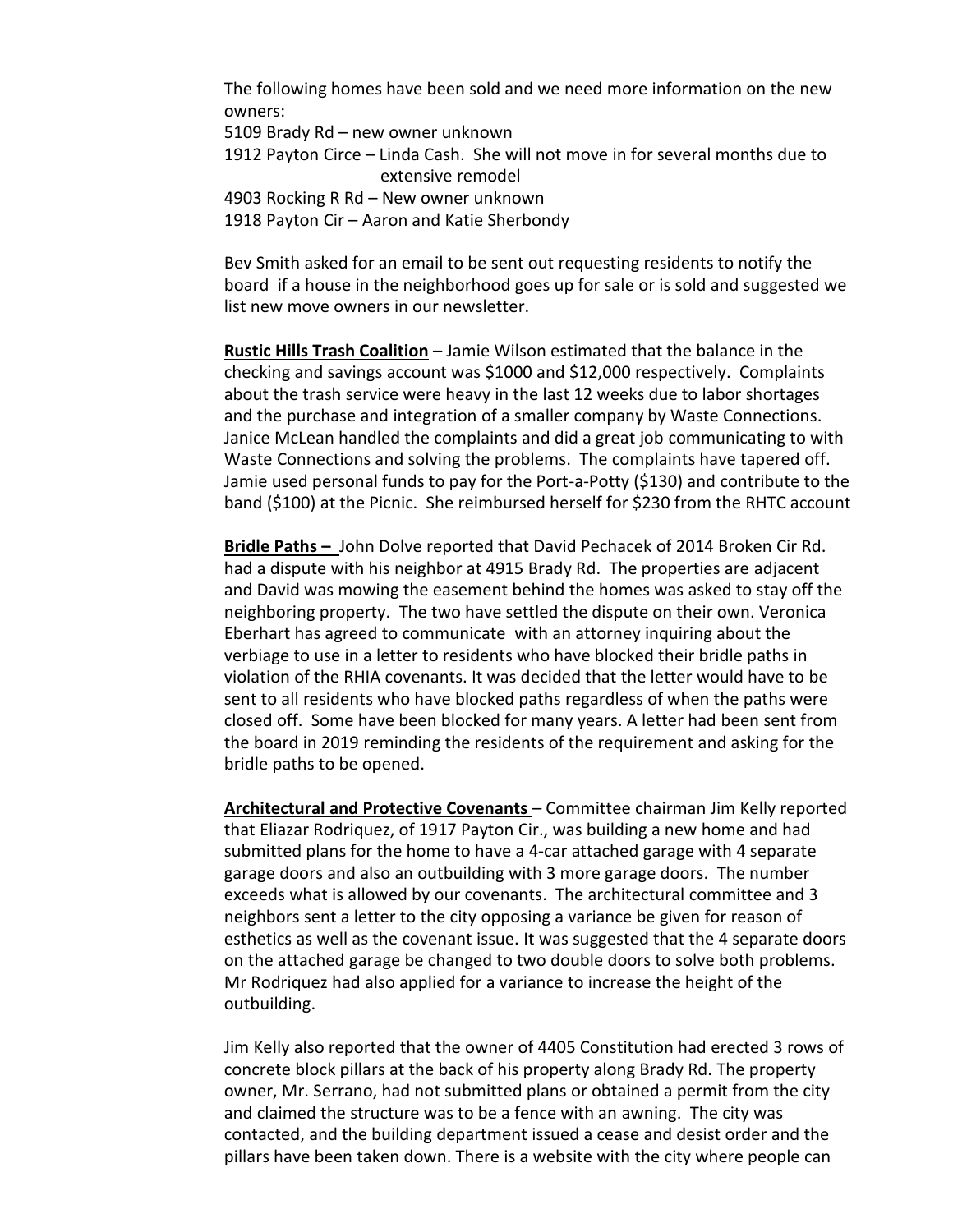oppose variances proposed or issued by the city.

The architectural committee with the help of Doug Eberhart have created a list of guidelines with standards ( addendum #2 ) for the committee to use when reviewing plans for new structures. This will make the review process consistent and fair to all residents.

Jamie Wilson suggested that an email be sent out, by the HOA, to all residents for input whenever the architectural committee is reviewing a variance request.

Shane McDonell volunteered to be placed on the architectural committee along with Jim Kelly and Veronica Eberhart.

## 5. **2021 Picnic and BBQ Report** -

Bev Smith reported the following attendance numbers:

- 162 Attendees
- 33 Non-paying attendees
- 63 Total households
- 10 non-paid households
- 9 paid dues at the event
- 8 guest present which included non-resident band members, city council woman Nancy Henjum and Janice McLean of Red Oak Associates. Due in part to Councilwoman Henjum's input paving is proposed to be completed in the spring of 2022.

 There were complaints that the PA system was not sufficient and that many could not hear the awards that were given. The band had a good time and was willing to play again next year. It was also suggested that we place the signs advertising the picnic inside the neighborhood instead of at the entrances to avoid the public trying to attend or inviting criminals to look for empty homes during the event.

## 6 **RHIA Hayride 2021 -**

 Tamie Farris reported that the American Family General Liability would not cover the Hayride and a special event coverage would be necessary. 4 companies have been contacted and 2 have declined coverage. She will wait for the other quotes to be given and estimates that the coverage will cost between \$300 - \$400. The board discussed if we wanted to proceed with the hayride before knowing the cost and it was decided that it will be held, and an email would be sent out to the neighborhood asking them to be prepared for the trick-or- treaters and to leave their porch lights on if they wanted to participate. Jamie Wilson and Tamie Farris have volunteered trucks and trailers for the event. The ride will start in on Brady Circle in front of Bev Smith's home.

 7 **New Logo Contest** - It has been suggested that we need a new Logo for the RHIA and John Dolve proposed that we have a contest for residents to design a new Logo with first, second and third place winners and a \$100 award for the design chosen. A committee will be chosen to come up with the guidelines and criteria for the contest. A motion was made by Doug Eberhart and seconded by Jim Kelly to set up the logo contest and it passed unanimously.

#### 8 **Other Items**

• Signage for the Neighborhood - Tom Neppl is supposed to get estimates for metal